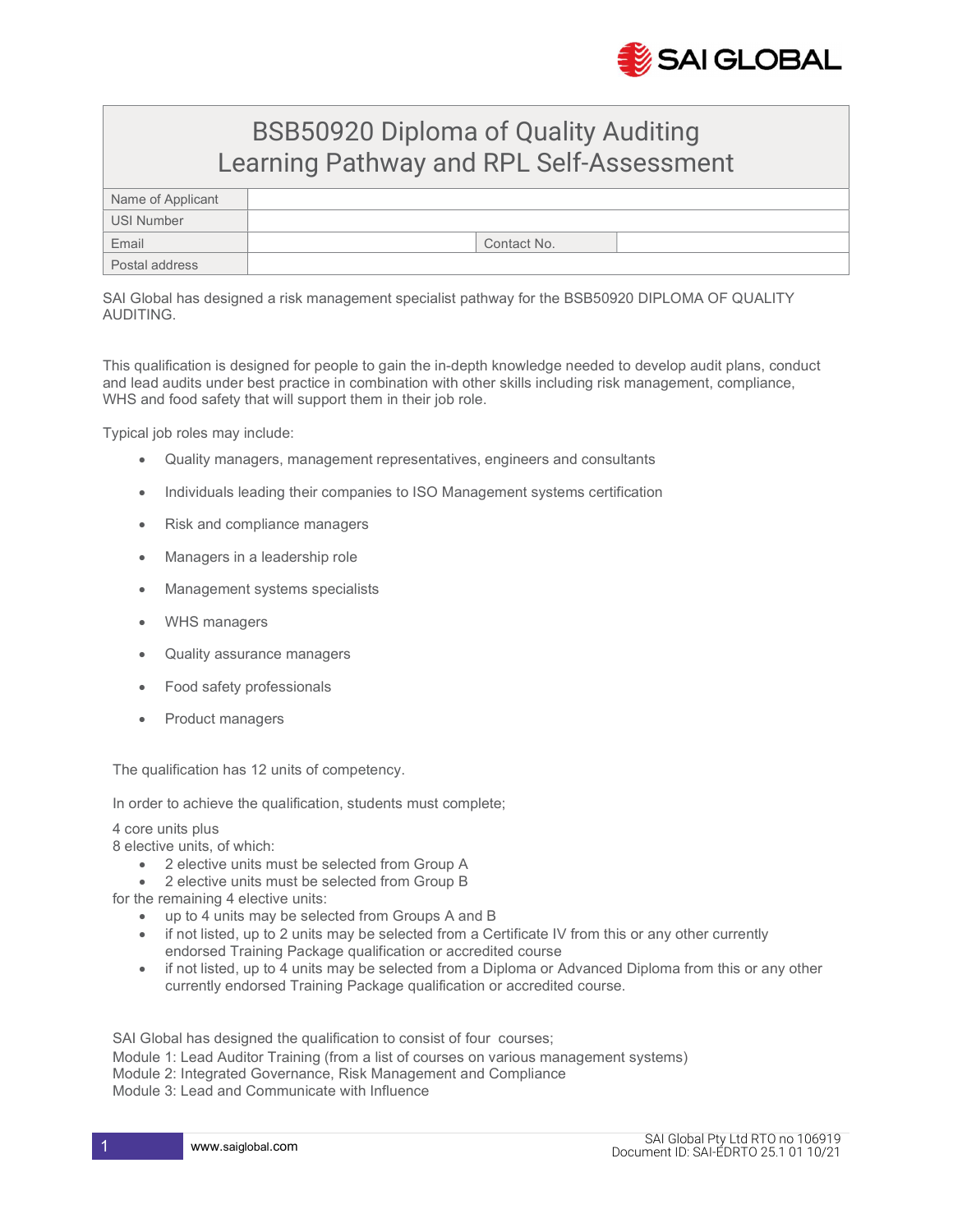

Module 4: Implementing Enterprise Risk Management or ISO 45001 OHS Risk Management or Quality Assurance and Food Safety Management

This is a suggested qualification pathway based on completion of SAI Global courses. There are other options available for students who have completed additional and relevant Diploma level units of competency from other training organisations. For further information about the rules for this qualification refer to: https://training.gov.au/Training/Details/BSB50920

On the attached table please indicate your preferred pathway to completing all units of competency for BSB50920 DIPLOMA OF QUALITY AUDITING. The options available through SAI Global are:

- Attend and successfully complete an SAI Global training course A suitable pathway if you need to obtain the knowledge and skills to become competent in the unit. Course details, dates and registration forms are available at https://learning.saiassurance.com.au/
- Credit Transfer If you have been issued this unit of competency from another Registered Training Organisation (RTO) please provide a JP certified copy of your transcript. However, SAI Global will not issue the qualification that is achieved wholly through recognition of all units towards the qualification as credit transfer from another RTO or RTO's.
- Apply for Recognition of Prior Learning A suitable pathway if you have knowledge and skills from life and work experience or previous training that is relevant to the unit and you can provide evidence. You will be sent an evidence map for each unit.

Fees: Course fees can be located for each individual course.

The following fees apply once you have lodged an application for credit:

Credit transfer for current units issued by SAI Global - \$50 flat fee per application Credit transfer for units that are similar, but were issued under a previous version, or, may differ in a minor way from the current unit (e.g. a letter A or B at the end) - \$50 per unit of competency Credit transfer from other training packages that may be used as electives towards the qualification but not included in the design of the SAI Global BSB50920 Diploma of Quality Auditing - \$150 per unit of competency, Recognition (RPL) - \$350 per unit of competency

| BSB50920 Diploma of Quality Auditing offering at SAI Global                                                                                                                                                                                                                                                                                                                                                                |  |                                                                   |  |
|----------------------------------------------------------------------------------------------------------------------------------------------------------------------------------------------------------------------------------------------------------------------------------------------------------------------------------------------------------------------------------------------------------------------------|--|-------------------------------------------------------------------|--|
| Module 1 LEAD AUDITOR TRAINING (3 day component of 5 day course)                                                                                                                                                                                                                                                                                                                                                           |  | Self assessment                                                   |  |
| Upon completion of this course, participants should be able to:                                                                                                                                                                                                                                                                                                                                                            |  |                                                                   |  |
| Demonstrate the processes involved with<br>$\bullet$<br>managing audit programs<br>$\circ$<br>initiating an audit<br>$\circ$<br>preparing for an audit<br>$\bigcirc$<br>conducting on-site activities<br>$\bigcirc$<br>reporting on audit findings<br>$\circ$<br>conducting post-audit activities<br>$\circ$<br>Outline the personal and interpersonal skills required to conduct management systems<br>$\bullet$<br>audit |  | Apply for<br>RPL to<br>demonstrat<br>e<br>knowledge<br>and skills |  |
| Demonstrate the appropriate oral, written and non-verbal communication techniques<br>$\bullet$<br>that are desirable for lead management systems auditors                                                                                                                                                                                                                                                                  |  |                                                                   |  |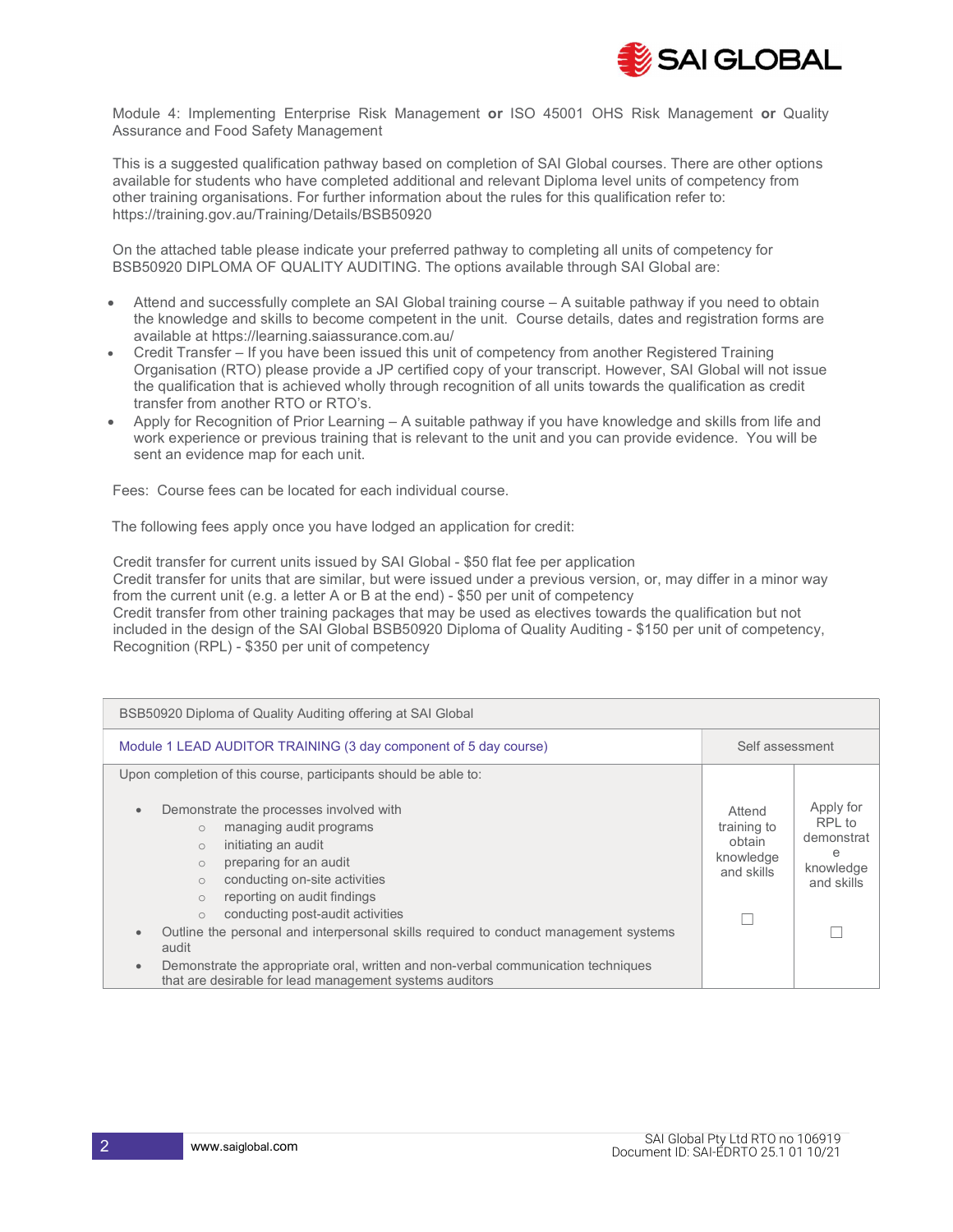

| Module 2 INTEGRATED GOVERNANCE RISK MANAGEMENT AND COMPLIANCE                                                                                                    |                                 |                          |  |
|------------------------------------------------------------------------------------------------------------------------------------------------------------------|---------------------------------|--------------------------|--|
| On successful completion of this course, participants should be able to:                                                                                         |                                 |                          |  |
| Identify, interpret, prioritise, and document compliance obligations and requirements<br>$\bullet$<br>according to an agreed scope of operations.                |                                 |                          |  |
| Design and develop a risk management framework to ensure compliance and<br>$\bullet$<br>governance related risks are managed.                                    | Attend<br>training to<br>obtain | Apply for<br>RPI to      |  |
| Plan, develop and implement policy to support the intent and implementation of the risk<br>$\bullet$<br>management framework.                                    | knowledge<br>and skills         | demonstrate<br>knowledge |  |
| Plan, develop and implement procedures to manage compliance breaches.<br>$\bullet$                                                                               |                                 | and skills               |  |
| Understand how to develop processes to manage compliance breaches.<br>$\bullet$                                                                                  |                                 |                          |  |
| Apply monitoring protocols to ensure compliance obligations and related controls are<br>$\bullet$<br>effective.                                                  |                                 |                          |  |
| Facilitate continuous improvement to business operations and processes using insight<br>$\bullet$<br>from risk monitoring, trend analysis and employee feedback. |                                 |                          |  |
|                                                                                                                                                                  |                                 |                          |  |

| Module 3 LEAD AND COMMUNICATE WITH INFLUENCE                                                                                                                                                                                                                                                                                                                                                                                                                                                                                                                                                                                                                                                                                                                                                                                                                                                                                                                                                                                                                                                                                                                                                                                                                                                                                                                                                                                                                                                                                                                                                                                                                                                                                                                                                                                                                                                                 |                                                            |                                                               |
|--------------------------------------------------------------------------------------------------------------------------------------------------------------------------------------------------------------------------------------------------------------------------------------------------------------------------------------------------------------------------------------------------------------------------------------------------------------------------------------------------------------------------------------------------------------------------------------------------------------------------------------------------------------------------------------------------------------------------------------------------------------------------------------------------------------------------------------------------------------------------------------------------------------------------------------------------------------------------------------------------------------------------------------------------------------------------------------------------------------------------------------------------------------------------------------------------------------------------------------------------------------------------------------------------------------------------------------------------------------------------------------------------------------------------------------------------------------------------------------------------------------------------------------------------------------------------------------------------------------------------------------------------------------------------------------------------------------------------------------------------------------------------------------------------------------------------------------------------------------------------------------------------------------|------------------------------------------------------------|---------------------------------------------------------------|
| On successful completion of this course, participants should be able to:                                                                                                                                                                                                                                                                                                                                                                                                                                                                                                                                                                                                                                                                                                                                                                                                                                                                                                                                                                                                                                                                                                                                                                                                                                                                                                                                                                                                                                                                                                                                                                                                                                                                                                                                                                                                                                     |                                                            |                                                               |
| Develop an understanding of Emotional Intelligence principals, concepts and models.<br>$\bullet$<br>Be able to develop and use emotional intelligence to increase self-awareness, self-<br>$\bullet$<br>management, social awareness and relationship management in the context of the<br>workplace.<br>Be able to apply emotional intelligence techniques to understand and manage themselves<br>$\bullet$<br>and others more effectively and create productive and inclusive workplace relationships.<br>Demonstrate the skills and knowledge required to communicate clearly, negotiate<br>$\bullet$<br>persuasively, and lead meetings and presentations effectively.<br>Identify the objectives of a negotiation and the needs and requirements of stakeholders.<br>$\bullet$<br>Understand the information needs of others and adapt communication to best suit these<br>$\bullet$<br>needs.<br>Identify the need for a meeting and determine relevant organisational policies and<br>$\bullet$<br>procedures for presenting information and negotiating objectives and outcomes.<br>Prepare for and participate in and lead meetings and present information to meet the needs<br>$\bullet$<br>of the audience and desired outcomes<br>Identify, gather and develop materials required for a difficult conversation consistent with<br>$\bullet$<br>organisational policies and procedures.<br>Facilitate a difficult conversation adapting the delivery style and tone of a conversation<br>$\bullet$<br>according to the mood of the conversation and document the outcomes.<br>Provide an opportunity of stakeholder input during a difficult conversation and respond to<br>$\bullet$<br>relevant personnel using conviction and empathy.<br>Seek feedback to review and evaluate your own effectiveness after having a difficult<br>$\bullet$<br>conversation and identify areas of improvement. | Attend<br>training to<br>obtain<br>knowledge<br>and skills | Apply for<br>RPI to<br>demonstrate<br>knowledge<br>and skills |